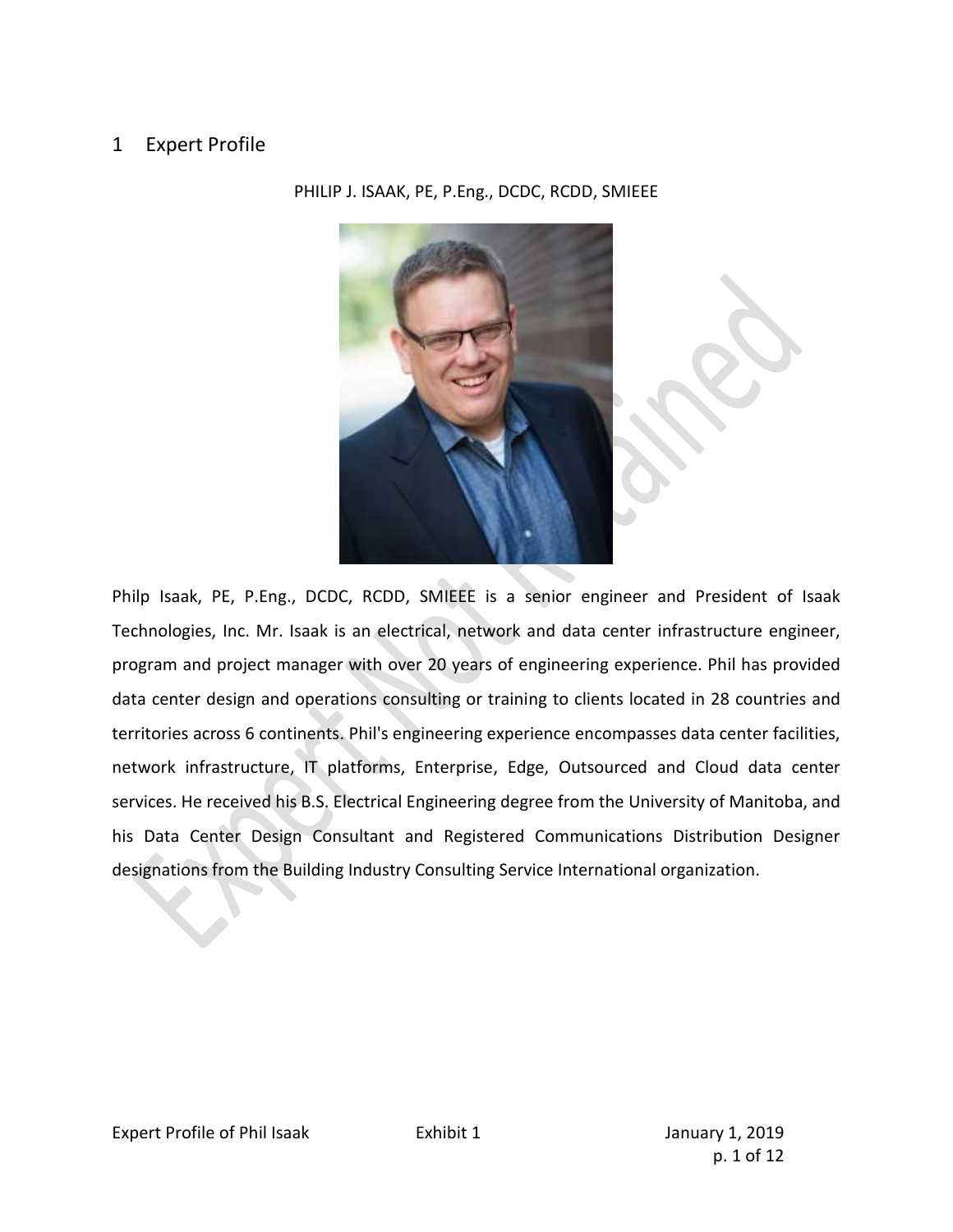$1.1$ Degrees, Licenses and Designations

## Bachelor of Science in Engineering, Electrical

University of Manitoba, Winnipeg, Manitoba, Canada

May 29, 1996

Professional Engineer (P.Eng.)

Province of Manitoba<sup>1</sup>: License #20893

August 31, 2000 to present

Professional Engineer (PE)

State of Arizona<sup>2</sup>: License #43745

December 20, 2005 to present

Registered Communications Distribution Designer (RCDD)

Building Industry Consulting Service International (BICSI)<sup>3</sup>: Registration #142698

October 27, 1997 to present

Data Center Design Consultant (DCDC)

Building Industry Consulting Service International (BICSI)<sup>3</sup>: Registration #201045D

September 19, 2011 to present

<sup>1</sup> http://www.apegm.mb.ca/Directory.html

<sup>2</sup> https://azbtrprod.glsuite.us/GLSuiteWeb/Clients/AZBTR/Public/RegistrantRosterSearch/

RegistrantRosterSearch.aspx

<sup>3</sup> https://www.bicsi.org/forms/Verify/CredentialHolder/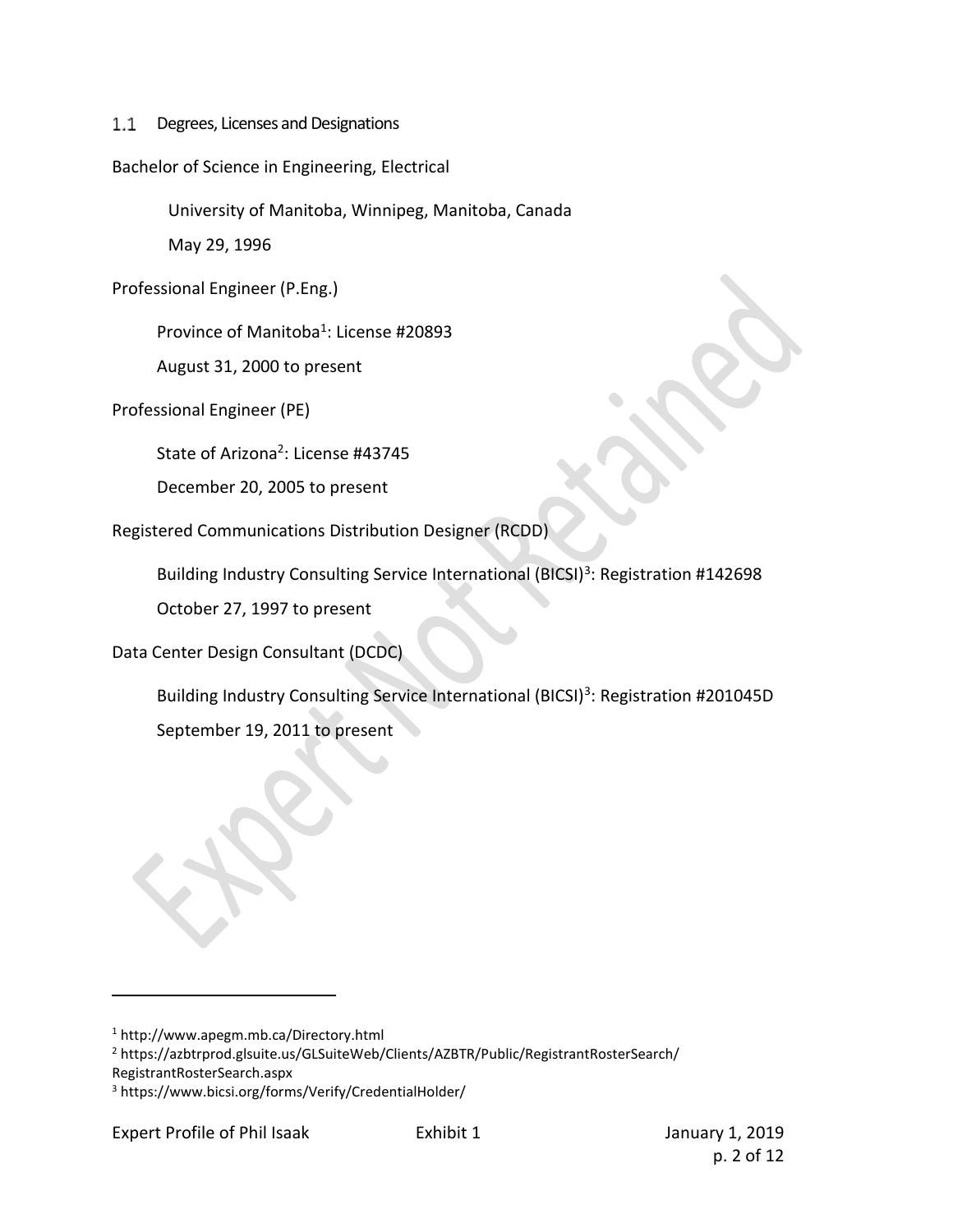## 1.2 Awards and Recognition

## Institute of Electrical and Electronic Engineers (IEEE)

In recognition of professional standing the Officers and Board of Directors of the IEEE certify that Philip Isaak has been elected to the grade of Senior Member (SMIEEE). (2016)

A not-for-profit organization, IEEE is the world's largest professional association for the advancement of technology. Only 9% of IEEE's approximately 428,000 members hold this grade, which requires extensive experience, and reflects professional maturity and documented achievements of significance.

#### The Green Grid

The Recognition of Contribution Award has been issued to Phil Isaak for his contributions to the data center industry whitepaper, WP#72 ICT Capacity and Utilization Metrics, published by The Green Grid. (2017)

The Green Grid Association is a non-profit, open industry consortium of information and communications technology (ICT) industry end-users, policymakers, technology providers, facility architects, and utility companies that works to improve IT and data center resource efficiency around the world. The Green Grid offers the data center expertise that governments turn to for industry insight and counsel, bringing to bear the combined influence of a diverse body of ICT industry leaders.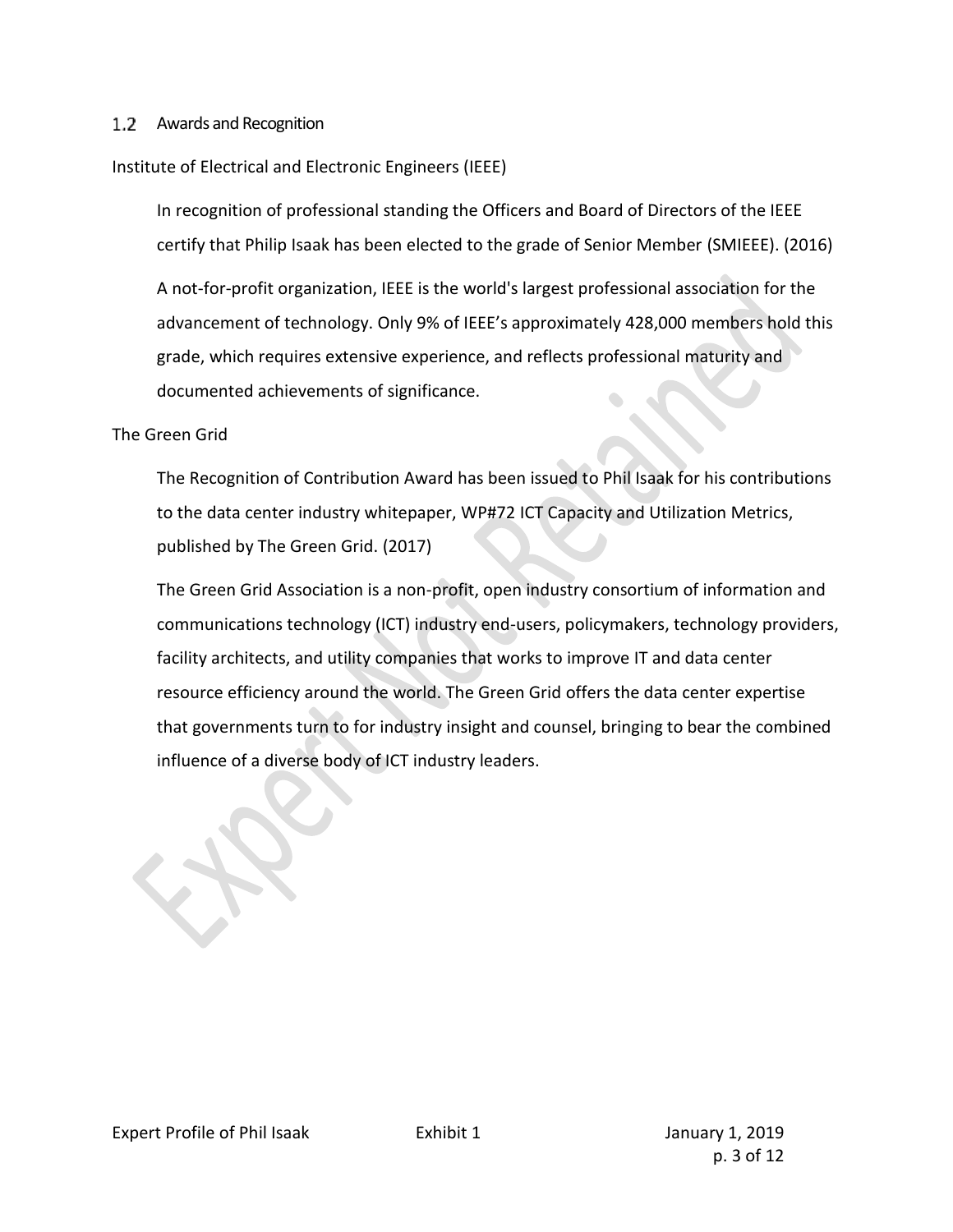#### 1.3 Present Positions

#### Owner, President

Isaak Technologies, Inc. (2011 to present)

- Co-Editor, ISO/IEC 22237-3, Data Centre Facilities and Infrastructures Part 3: Power Distribution International Organization for Standardization (ISO) and International Electrotechnical Commission (IEC), ISO/IEC JTC 1 / SC 39 Sustainability for and by Information Technology (2018 to present)
- Chair, BICSI Data Center Operations Standard Subcommittee Building Industry Consulting Service International (BICSI), (2015 to present) Chair, Author and Editor of BICSI Standards subcommittee responsible for developing the

ANSI/BICSI 009 Data Center Operations Standard

- Member, BICSI Data Center Design Standard Subcommittee Building Industry Consulting Service International (BICSI), (2004 to present) Author and Editor of BICSI Standards subcommittee responsible for developing the ANSI/BICSI 002 Data Center Design Standard
- Member, AR#16-001 Open Standard for Data Center Availability The Green Grid, Global Technical Committee (2016 to present) Co-developer of Open Standard for Data Center Availability (OSDA) tool algorithms
- Member, AR#17-003 Data Center Infrastructure Usage Effectiveness The Green Grid, Global Technical Committee (2017 to present) Co-developing Infrastructure Usage Effectiveness (IUE) metric to address space, power, cooling and network utilization vs capacity
- Member, International Committee for Information Technology Standards (INCITS) ITS39 IT Sustainability, USA Technical Advisory Group (TAG) to ISO/IEC JTC 1 / SC 39 (2018 to present)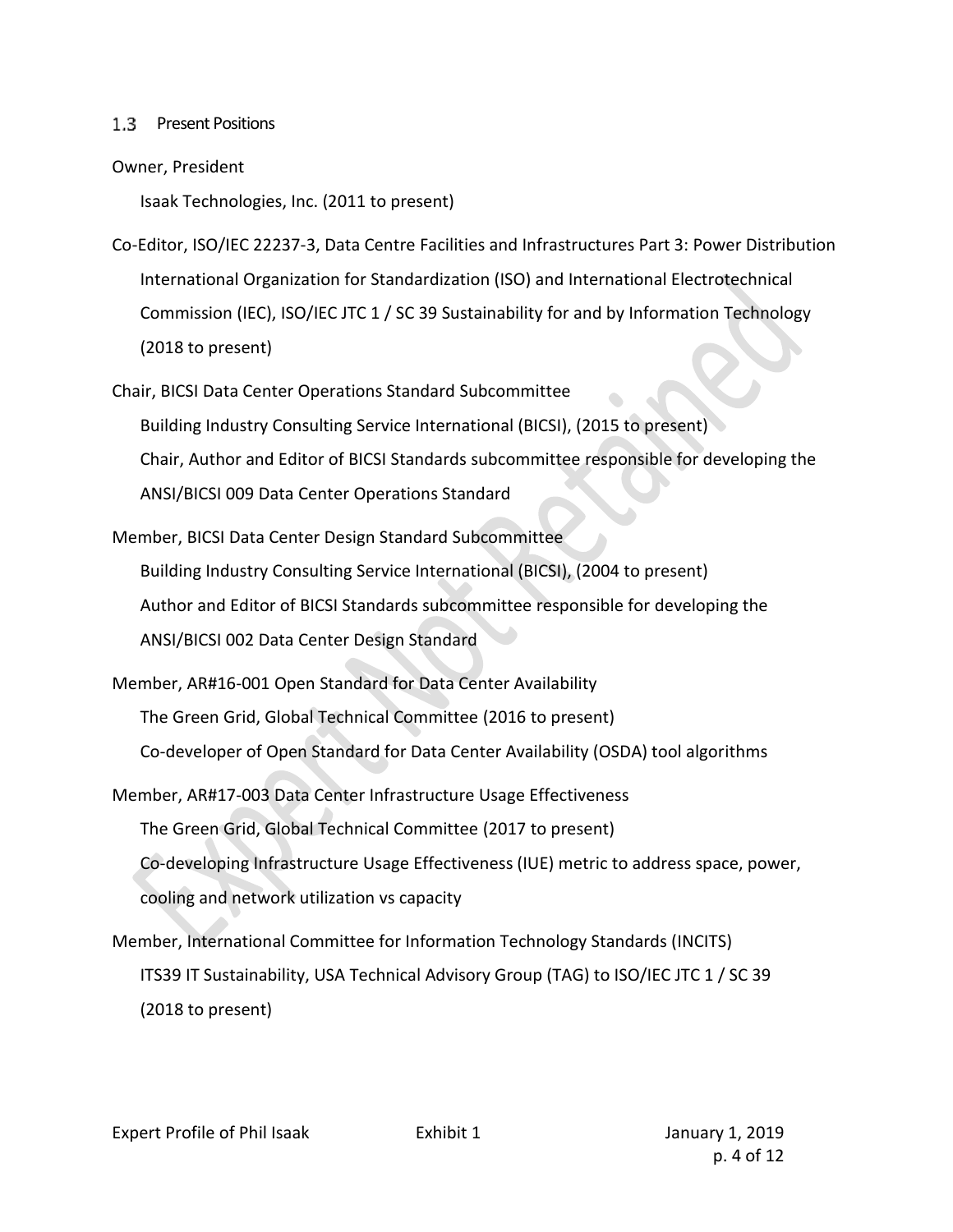Expert, International Organization for Standardization (ISO) and International Electrotechnical Commission (IEC), ISO/IEC JTC 1 / SC 39 Sustainability for and by Information Technology (2018 to present)

- Work Group 1
	- o ISO/IEC 21836, Data Centres Server Energy Effectiveness Metric
	- o ISO/IEC 21897, Data Centres Methods and tools to assess and express energy production, storage and consumption at data centre level in reference to primary energy
	- o ISO/IEC 23050, Data Centres Impact on data centre resource metrics of electrical energy storage and export
	- o ISO/IEC 30134-x, Data Centres Carbon Usage Effectiveness (CUE)
	- o ISO/IEC 30134-x, Data Centres Water Usage Effectiveness (WUE)
- Work Group 3
	- o ISO/IEC 22237-1, Data Centre Facilities and Infrastructures Part 1: General Concepts
	- o ISO/IEC 22237-3, Data Centre Facilities and Infrastructures Part 3: Power Distribution
	- o ISO/IEC 22237-4, Data Centre Facilities and Infrastructures Part 4: Environmental Control
	- o ISO/IEC 22237-50, Data Centre Facilities and Infrastructures Part 50: Earthquake risk and impact analysis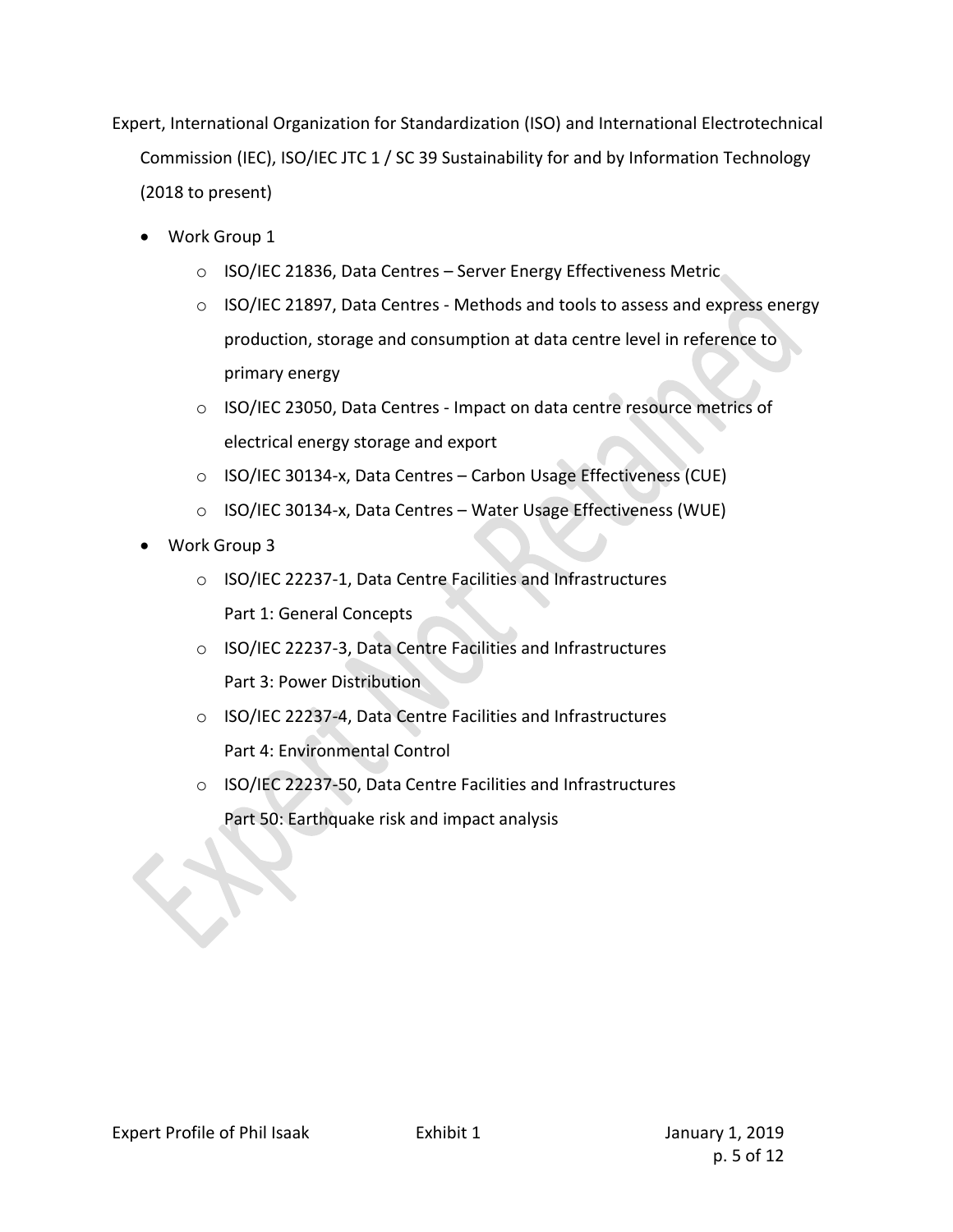#### 1.4 Past Positions

Chair, AR#17-002 Power Metrics for ITE, Whitepaper #76

The Green Grid, Power Work Group (2017)

Managing Principal, Senior Electrical & Network Infrastructure Engineer,

Reliable Resources (2010 to 2011)

Principal, Senior Electrical & Network Infrastructure Engineer,

Reliable Resources (2004 to 2010)

Associate, Manager of Communications Engineering,

Mazzetti & Associates (2003 to 2004)

Telecommunications/Technology Project Manager,

Arden Technologies International (2002 to 2003)

Member, TIA TR-42 Telecommunications Cabling Systems

Telecommunications Industry Association (TIA), (2001 to 2002)

Author and Editor of TIA Standards committee responsible for developing the TIA-942

Telecommunications Infrastructure Standard for Data Centers

Electrical/Network Engineer,

Ellerbe Becket (1999 to 2002)

Electrical/Network Engineer,

Scouten, Mitchell, Sigurdson & Associates, Ltd (1996 to 1999)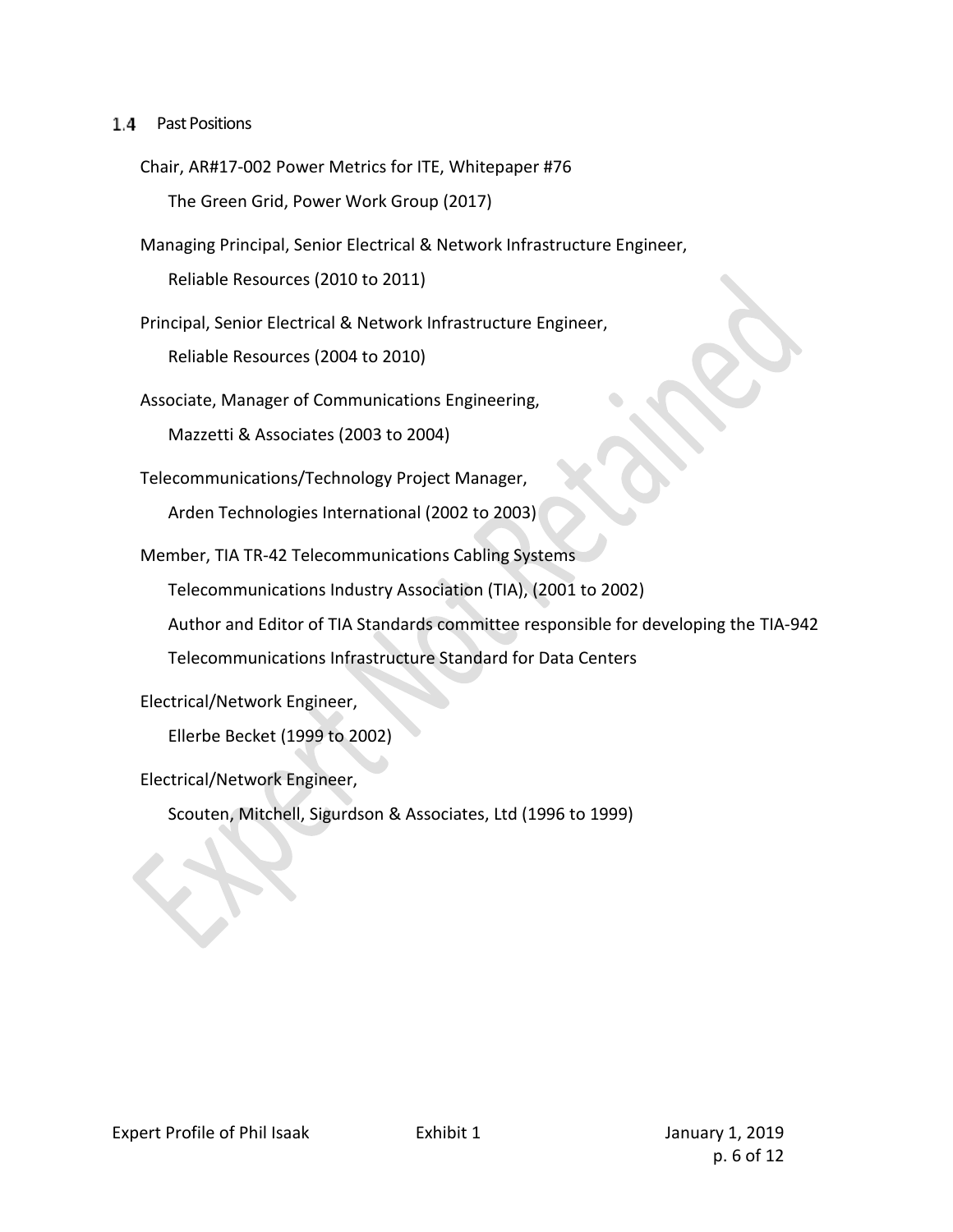## 1.5 Publications

*Power Metrics for ITE*, Whitepaper #76, 2017<sup>4</sup> The Green Grid

> This paper describes the outcome of an initiative undertaken by The Green Grid in early 2017 (WI #17-002) to define a set of metrics that can quantify the power demand and energy consumed of ITE platforms within a data center. The ITE systems are defined as the compute processing, storage and network hardware within the data center. Trending the power demand over a multi-year timeframe can serve as a useful indicator for future capacity requirements (capital expenditures), while trending energy over a multi-year timeframe can serve as a useful indicator for future operational expenditures. Mr. Isaak wrote the Power Metrics for ITE data center industry whitepaper in collaboration with the other work group members.

# *Open Standard for Data Center Availability Tool*, 2017<sup>5</sup> The Green Grid

The Open Standard for Datacenter Availability (OSDA) was kicked off by The Green Grid early in 2016 to create an availability classification and rating system that is intended to promote innovation in energy efficiency and sustainable designs of data centers. The published tool, currently only available to members of The Green Grid, allows users to compare data center designs using the OSDA scale. The OSDA score will give a relative comparison of designs and NOT an absolute value for availability and reliability. This is intentional, since predicting actual design performance is fraught with complexity and assumptions. Mr. Isaak co-developed the OSDA algorithms in collaboration with the other work group members.

# *ICT Capacity & Utilization Metrics*, Whitepaper #72, 2017<sup>6</sup> The Green Grid

This white paper describes the outcome of an initiative undertaken by The Green Grid in early 2015 to define a metric or set of metrics that can quantify the maximum volume of information and communications technology (ICT) services that can be delivered by a data center for a given investment ("ICT capacity") and provide an indicator of the share of that capacity that is actually utilized ("ICT utilization"). Mr. Isaak co-wrote the ICT Capacity & Utilization Metrics data center industry whitepaper in collaboration with the other work group members.

Expert Profile of Phil Isaak Exhibit 1 Figure 1, 2019

<sup>4</sup> https://www.thegreengrid.org/en/resources/library-and-tools/467-WP#76---Power-Metrics-for-ITE

<sup>5</sup> https://www.thegreengrid.org/en/resources/library-and-tools/460-Open-Standard-for-Datacenter-Availability-Tool

<sup>6</sup> https://www.thegreengrid.org/en/resources/library-and-tools/436-WP#72---ICT-Capacity-and-Utilization-Metrics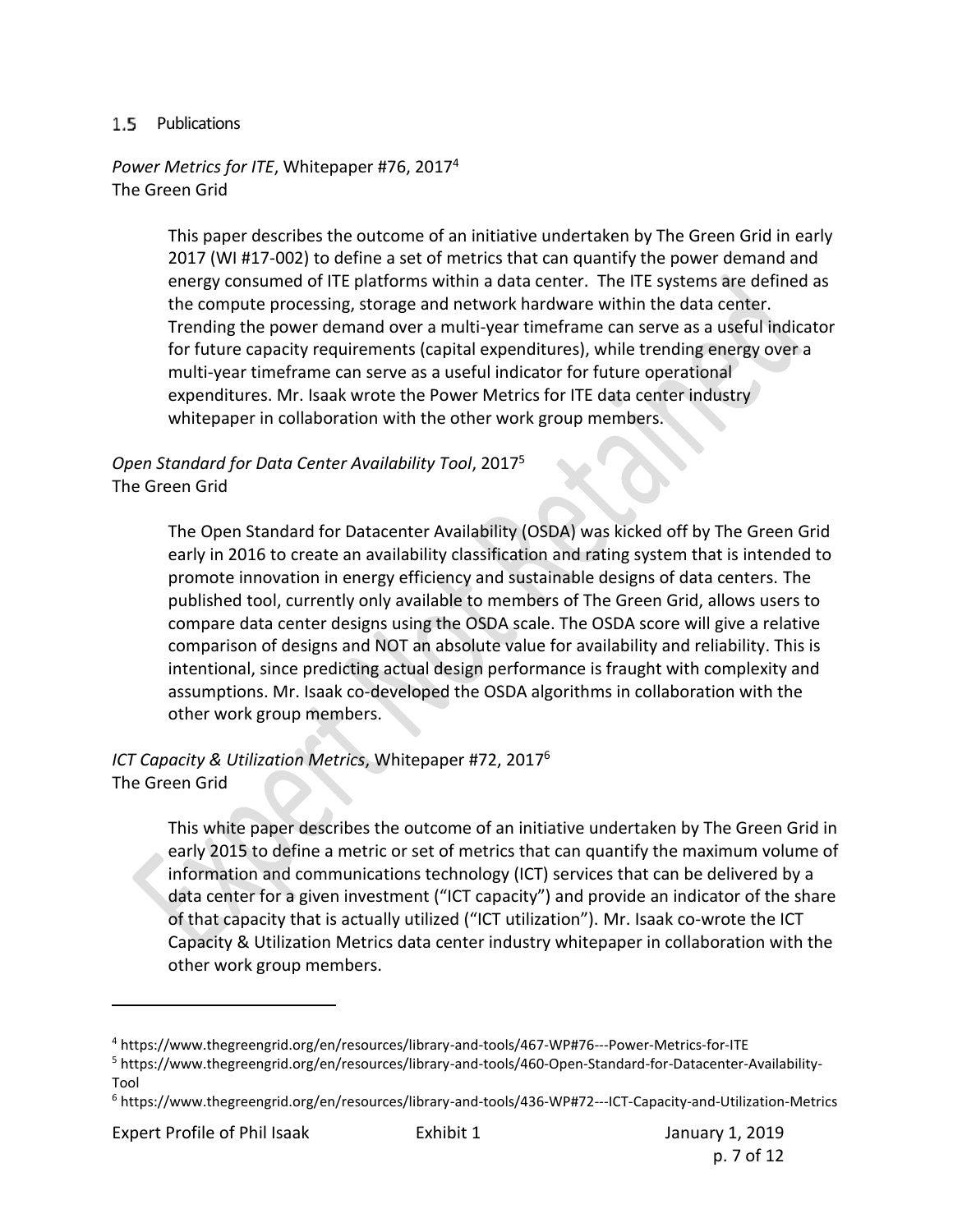# *Data Center Design & Implementation Best Practices* standard, *BICSI 002, first published in 2010 ed*<sup>7</sup> *, latest publication 2014 ed*<sup>8</sup>

Mr. Isaak authored or co-authored the original content listed below that was initially published in the ANIS/BICSI 002 Data Center standard. Mr. Isaak continues to work within the ANSI/BICSI 002 standard committee, editing content or providing new content to be included in future editions.

| <b>Section</b> | Title                             |
|----------------|-----------------------------------|
| Section 1      | Introduction                      |
| Section 5      | <b>Site Selection</b>             |
| Section 6      | <b>Space Planning</b>             |
| Section 9      | <b>Electrical Systems</b>         |
| Section 10     | Mechanical                        |
| Section 14     | Telecommunications Cabling,       |
|                | Infrastructure, Pathways and      |
|                | Spaces                            |
| Section 15     | <b>Information Technology</b>     |
| Appendix A     | Design Process                    |
| Appendix B     | Reliability and Availability      |
| Appendix C     | Alignment of Data Center Services |
|                | Reliability with Application and  |
|                | <b>System Architecture</b>        |
| Appendix D     | Data Center Outsourcing Models    |
| Appendix E     | Multi-Data Center Architecture    |

<sup>7</sup> https://web.archive.org/web/20101229021341/https://www.bicsi.org/book\_details.aspx?Book=BICSI-002-CDv2&d=0

<sup>8</sup> https://www.bicsi.org/book\_details.aspx?Book=BICSI-002-CM-14-v5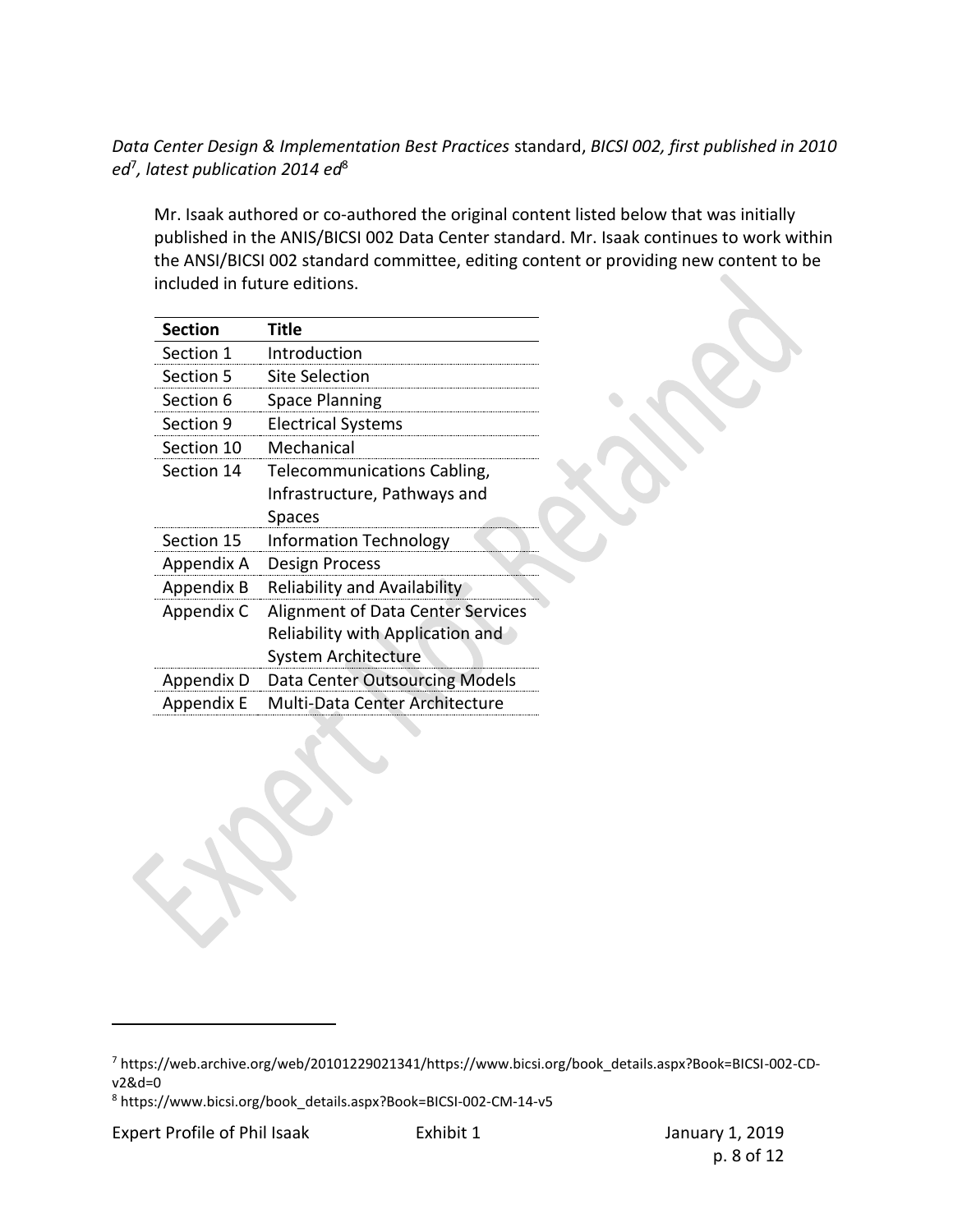*Data Center Handbook,* John Wiley & Sons, Inc., Hoboken, NJ, 2014, pp.163-181<sup>9</sup>

The Data Center Handbook is a collective representation of an international community with scientists and professionals from eight countries around the world. Fifty-one authors, from data center industry, R&D, and academia, plus fifteen members at Technical Advisory Board have contributed to this book.

The Data Center Handbook instructs readers to:

- Prepare strategic plan that includes location plan, site selection, roadmap and capacity planning
- Design and build "green" data centers, with mission critical and energy-efficient infrastructure
- Apply best practices to reduce energy consumption and carbon emissions
- Apply IT technologies such as cloud and virtualization
- Manage data centers in order to sustain operations with minimum costs
- Prepare and practice disaster recovery and business continuity plan

The book imparts essential knowledge needed to implement data center design and construction, apply IT technologies, and continually improve data center operations. The specific section authored by Mr. Isaak is Chapter 9, Architecture Design: Data Center Rack Floor Plan and Facility Layout Design.

# *Telecommunications Infrastructure Standard for Data Centers, TIA-942, 2005 ed*<sup>10</sup> Telecommunications Industry Association (TIA)

This TIA-942 Standard specifies the minimum requirements for telecommunications infrastructure of data centers and computer rooms including single tenant enterprise data centers and multi-tenant Internet hosting data centers. Mr. Isaak was one of six editors who co-wrote the standard along with other members of the TR42 Engineering Committee.

<sup>9</sup> https://www.wiley.com/en-us/Data+Center+Handbook-p-9781118937570

<sup>&</sup>lt;sup>10</sup> https://global.ihs.com/doc\_detail.cfm?&csf=TIA&item\_s\_key=00414811&item\_key\_date=960613&input\_doc number=TIA%2D942&input\_doc\_title=#abstract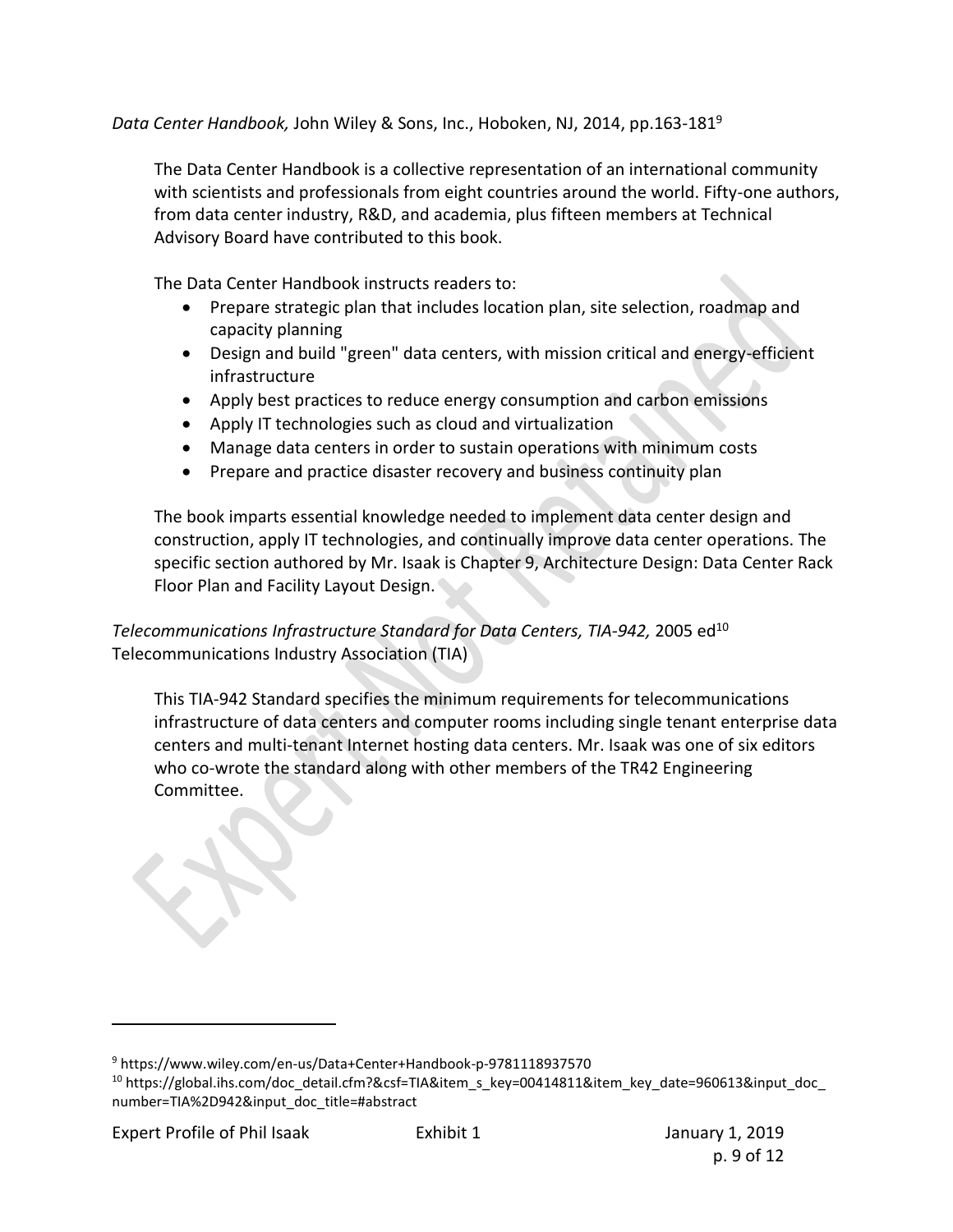#### 1.6 Presentations

**Expert Panel – Edge Data Centers, An Alternative to the Vulnerabilities of the Cloud** Co-panelists – Schneider Electric/APC, Cisco, Huawei, GBM Data Center Summit Conference, San Jose, Costa Rica, August 9, 2018 Data Center Consultores

**Expert Panel - Characterizations of Green Data Center Hubs** Co-panelists – United States Green Building Counsel, EPI, ICE Data Center Summit Conference, San Jose, Costa Rica, August 9, 2018 Data Center Consultores

**Edge Data Centers - Where is the Edge? What does it Look Like?** Data Center Summit Conference, San Jose, Costa Rica, August 9, 2018 Data Center Consultores

**Panel Discussion - Impact of Standards on Data Center & Building Facilities** Consultants Forum, Marrakesh, Morocco, September 18, 2017 Panduit Corporation

## **Standards and the Future of the Data Center**

Consultants Forum, Marrakesh, Morocco, September 18, 2017 Panduit Corporation

**Who's in Charge - Data Center Network Architecture, Topology or Infrastructure** Consultants Forum, Marrakesh, Morocco, September 18, 2017 Panduit Corporation

**How Data Center IT and Facility Operations Can Improve Energy Efficiency** Data Center Summit Conference, San Jose, Costa Rica, August 10, 2017 Data Center Consultores

**Applying ICT Capacity and Utilization Metrics to Improve Data Center Efficiency**  Global Member and Non-Member Webinar, March 16, 2017 The Green Grid

**BAS-BMS-DCIM-CMMS-CFD: What Are We Supposed to Measure and How Do We Measure It**  Data Center Summit Conference, San Jose, Costa Rica, August 30, 2016 Data Center Consultores

**Data Center Disaster Recovery Site Selection**  Data Center 1-day Seminar, San Jose, Costa Rica, December 11, 2015 Data Center Consultores

Expert Profile of Phil Isaak **Exhibit 1** Expert Profile of Phil Isaak

p. 10 of 12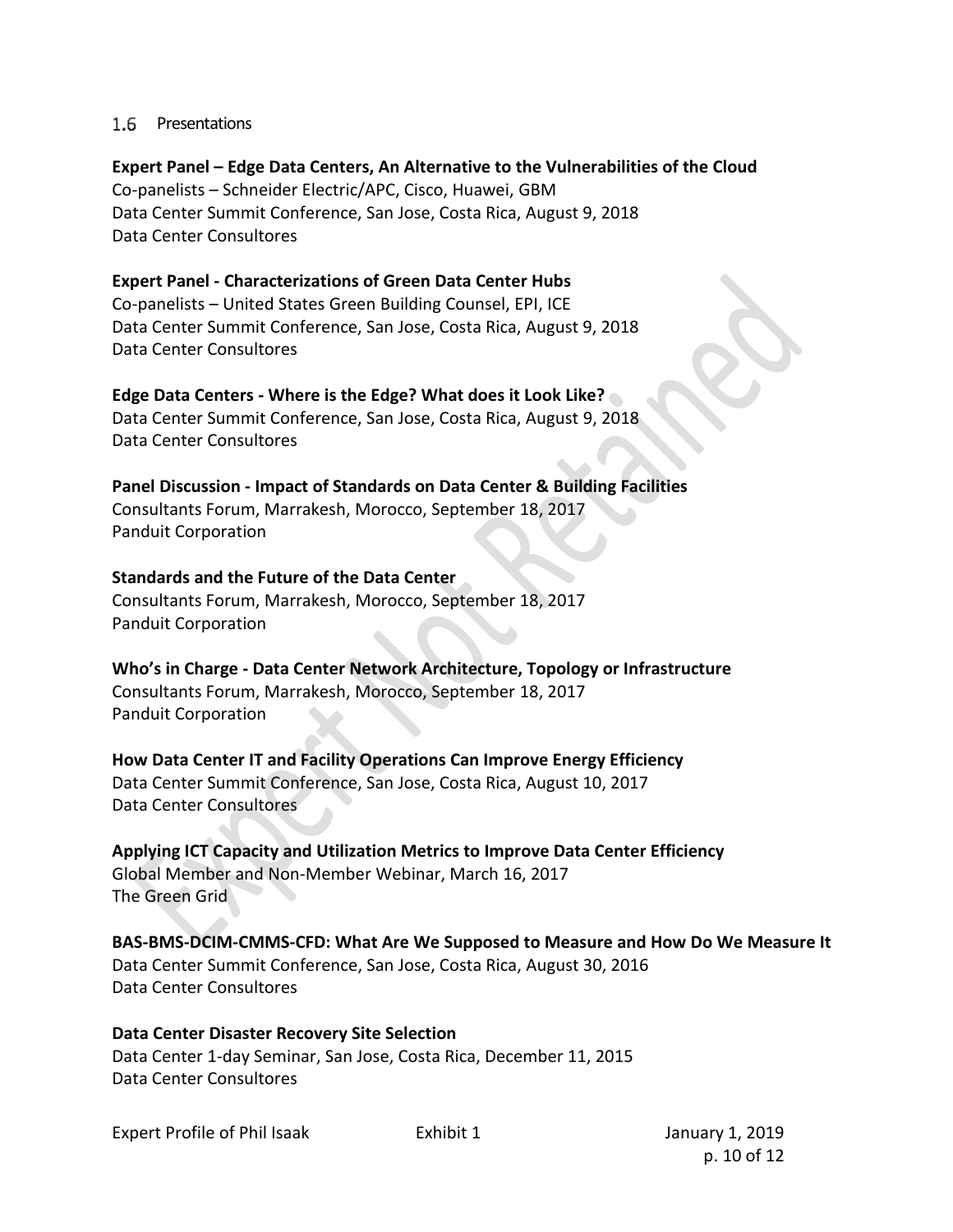## **Expert Panel, Cloud Services for the World**

Data Center Summit Conference, San Jose, Costa Rica, August 18, 2015 Data Center Consultores

## **Data Center Operations and Maintenance**

Data Center Summit Conference, San Jose, Costa Rica, August 18, 2015 Data Center 1-day Seminar, San Jose, Costa Rica, June 11, 2015 Data Center Consultores

# **How to Ensure Your Design Will Meet the Future Demand of the Data Center**

BICSI Fall Conference and Exhibition, ½ Day Seminar, Anaheim, CA USA, September 29, 2014 Building Industry Consulting Service International (BICSI)

## **BICSI 002, TIA-942, Uptime – Which One to Use**

BICSI South East Asia Conference, Singapore, November 25, 2013 Building Industry Consulting Service International (BICSI)

## **Data Center Commissioning – Lessons Learned**

Data Center Summit Conference, San Jose, Costa Rica, October 22, 2013 Data Center Consultores

# **Building Best in Breed Data Centers – Cloud and Data Center Track**

The Future of the Network Conference, Washington, DC USA, October 10, 2013 Telecommunications Industry Association (TIA)

## **The Most Common Errors in the Design and Implementation of Data Centers & How to Avoid Them**

BICSI Central America & Latin America District Webinar, August 21, 2013 Building Industry Consulting Service International (BICSI)

# **ANSI/BICSI 002-2011 Data Center Design and Implementation Best Practices**

BICSI South East Asia District Board Meeting, Singapore, April 26, 2013 Building Industry Consulting Service International (BICSI)

# **Data Center Redundancy and Reliability, Analyzing the Facility and the Enterprise**

BICSI Canadian Conference and Exhibition, Niagara Falls, ON Canada, April 30, 2012 Building Industry Consulting Service International (BICSI)

**Data Center Reliability – How Much is Needed & How to Validate You Got It** Minnesota Chapter Meeting, Minneapolis, MN USA, August 10, 2012 Association for Computer Operations Managers (AFCOM)